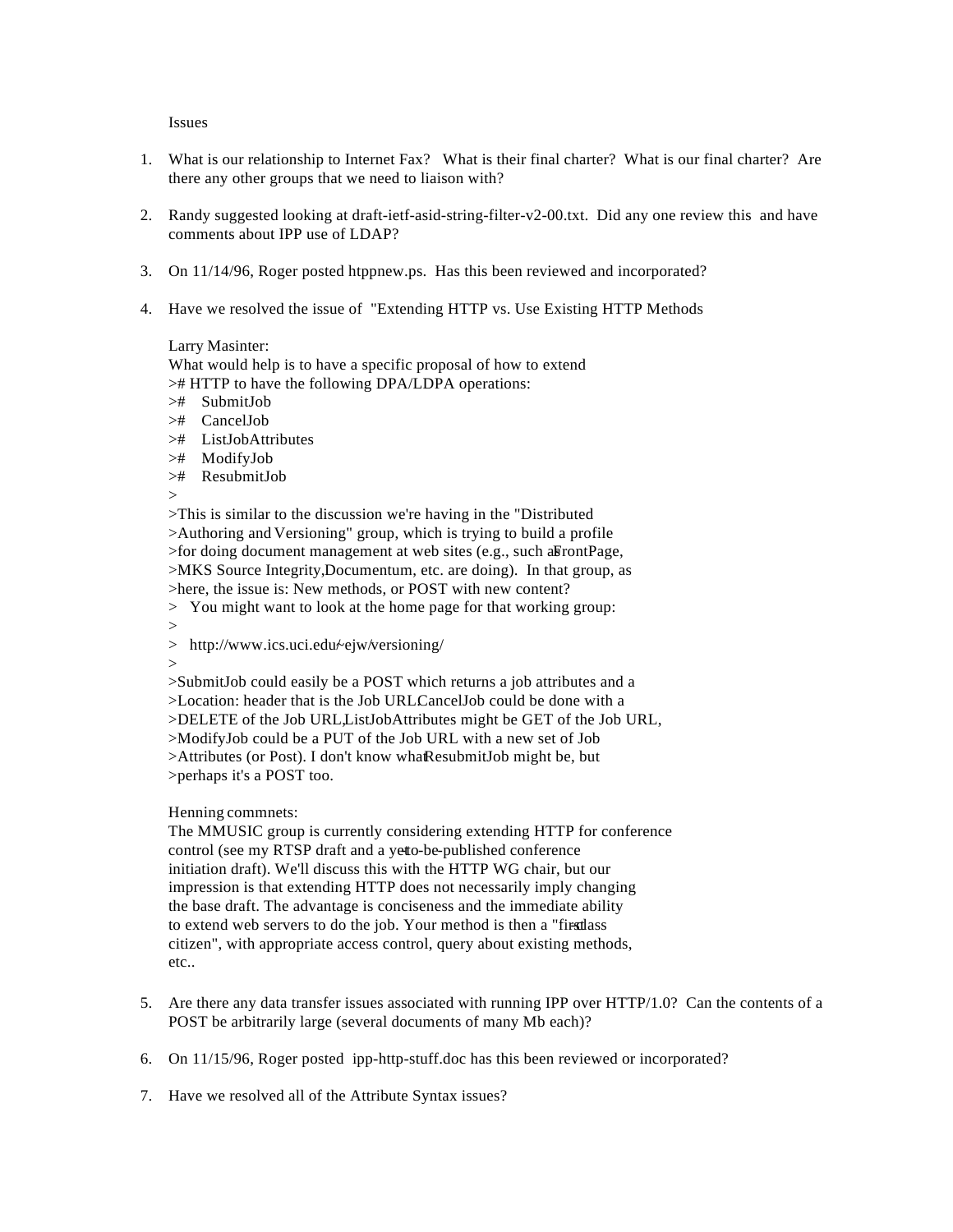- 8. Do we need to add a fan in picture back into the document?
- 9. Some directory entry attributes are set by the Printer. Some are set by the Administrator? Do we know which are which? Do we care?

Notes from Kieth: The original set of Printer object attributes were hardware-oriented i.e. a Printer object that is really a physical printer could specify these attributes. Per our phone call, there are now attributes (i.e. "speed", "quality" or "cost" = "high", "medium", "low") that an administrator not a physical printer - must specify i.e. It seems that an administrator must determine how to assign "high", "medium" or "low" to "speed", "quality" and "cost" while a printer can only return its actual speed and resolution upon which the administrator determines the appropriate attribute value. "Location" can be specified and stored in some - but not all - printers so in some cases the "location" attribute must also be specified by an administrator. I believe the "speed", "quality", "cost" and "location" attributes help the user more easily locate Printer objects. The point is there are now attributes for a Printer object directory entry some of which are defined by the hardware and others by the administrator. A Printer object that is really a printer would only add/modify the hardware attributes for its directory entry and not add/update the administrator attributes for its entry.

10. Where are we on the proposal to establish, through IANA, of a well known port (380 recommended) for printing via IPP over HTTP?

Dons Comments: Dedicating a port to printing on the surface sounds good. But, not being an expert on firewalls, I ask is that a problem? My understanding is that some firewalls keep things under control by not allowing certains ports to be used (i.e. nothing can be used unless explicitly permitted.) Is this going to be a problem in an inter-enterprise environment? Could someone with a better understanding of firewalls comment on this?

# Harry's comments:

I would like to propose we attempt to standardize a well known port for printing via http. The notion would be that whatever we define as printing via http will work over http well known port 80 (along with everything else that flows via http), but, if directed to well known port (say 380 - assuming this port is not already defined), then only PRINTING, not any other form of http, would be expected.

This proposal closely follows the motivation described in the term draft <draft-mellquist-web-sys-00.txt> submitted June 1996, which recommends well known port 280 for SNMP over HTTP. Read (3) of this draft for a more thorough dissertation on the merits of this approach.

As for text to add to the IPP draft (tonight), I suggest a new head level created between 2 (Distributed Printing) and 3 (IPP Objects) called 2 (Printing via HTTP). Probably, a lot could be lifted from Roger's document and put into this section, I'm not going to try and flesh this out here. Also, in this section, however, we should put some words like...

 "It will be suggested (in section 5) that Clients identify Printer objects using an HTTP type URL. One element of this proposal will be to further recommend the establishment, through IANA, of a well known port (380 recommended) for printing via HTTP. The purpose of this well known port would be to distinguish printing from non-printing content. While any acceptable HTTP content could be inter-mixed over HTTP well known port 80,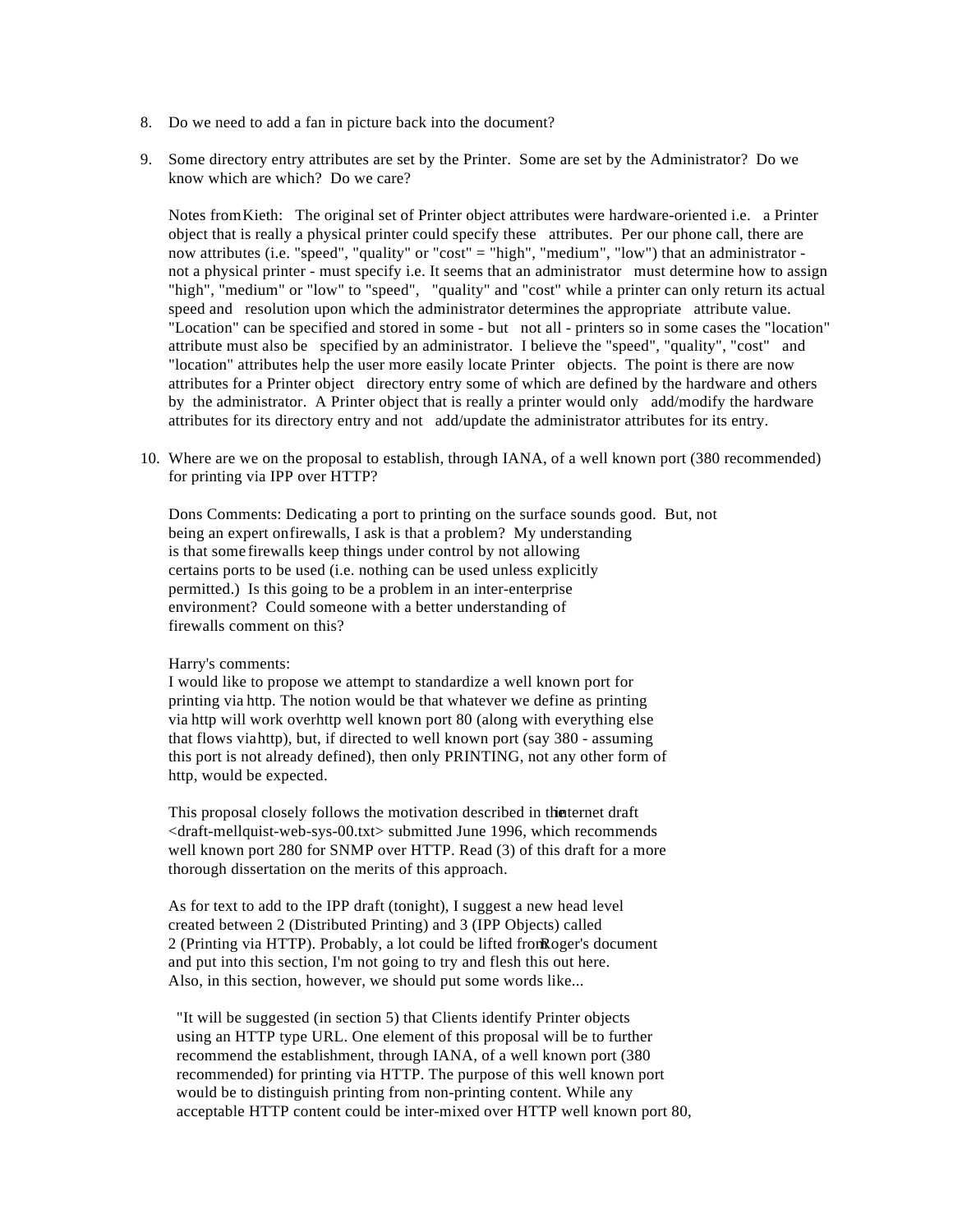only HTTP printing would be acceptable on port 380.

 The remainder of this draft will define the IPP content for HTTP printing, including IPP objects, operations, naming and attributes."

# Carl-Uno comments:

I brought up this subject with Larry Masinter (who is the IETF HTTP Chair) when I met him last week. He claims that the HTTP does not really care about the port number and that hence it would be no point in using a different number fore the printing protocol. Can somebody else, who is supplying Web servers, verify this?

### Jay comments:

For the sake of global sanity, IANA also registers ports above 1023, as I recall. So, it's probably best we eventually coordinate through them if we are dealing on the Internet.

- 11. We still have issues about Subjective values versu Objective values, especially in the Directory Entry. What is the set of values for each attribute?
- 12. On 11/19/96, Roger posted some sample flows. Is this what is in the current I-D? Have we reviewed the encoding of content within an HTTP operation?

Roger comments: Two things that I noted in doing this:

My http proposal puts the document in a separate "container" rather than shipping it as an attribute as proposed in the current attribute write-up. I think this is preferable as it allows more structure of the data on the wire. This will make it easier to provide real document objects later on and add additional document attributes.

As part of the above, I carry the document format in the document-content header. This is more consistent with http, which puts mime-like content identifiers in all of its headers.

I noted that we have no attribute which describes the length of the queue. One of the main things that I look at when personally submit print jobs is how busy the printer is. If a printer is very busy, I find one hat is not so backed up. What about an attribute called <jobs-in-queue>?

### Bob comments:

After thinking about the protocol issue some more, it seems like there are two ways to organize the IPP Job Object in HTTP Protocol, the current proposal or my proposal described below.

1) current proposal: The way proposed in the current document where the job and all document data is a part of a HTTP single entity-body.

2) my proposal: A job is an HTTP document whose top level content type is multipart/mixed (an existing type) or perhaps multipart/ipp (a new type and probably a bad idea). In either case, the first entity has a content type of application/ppjob and contains the job attributes.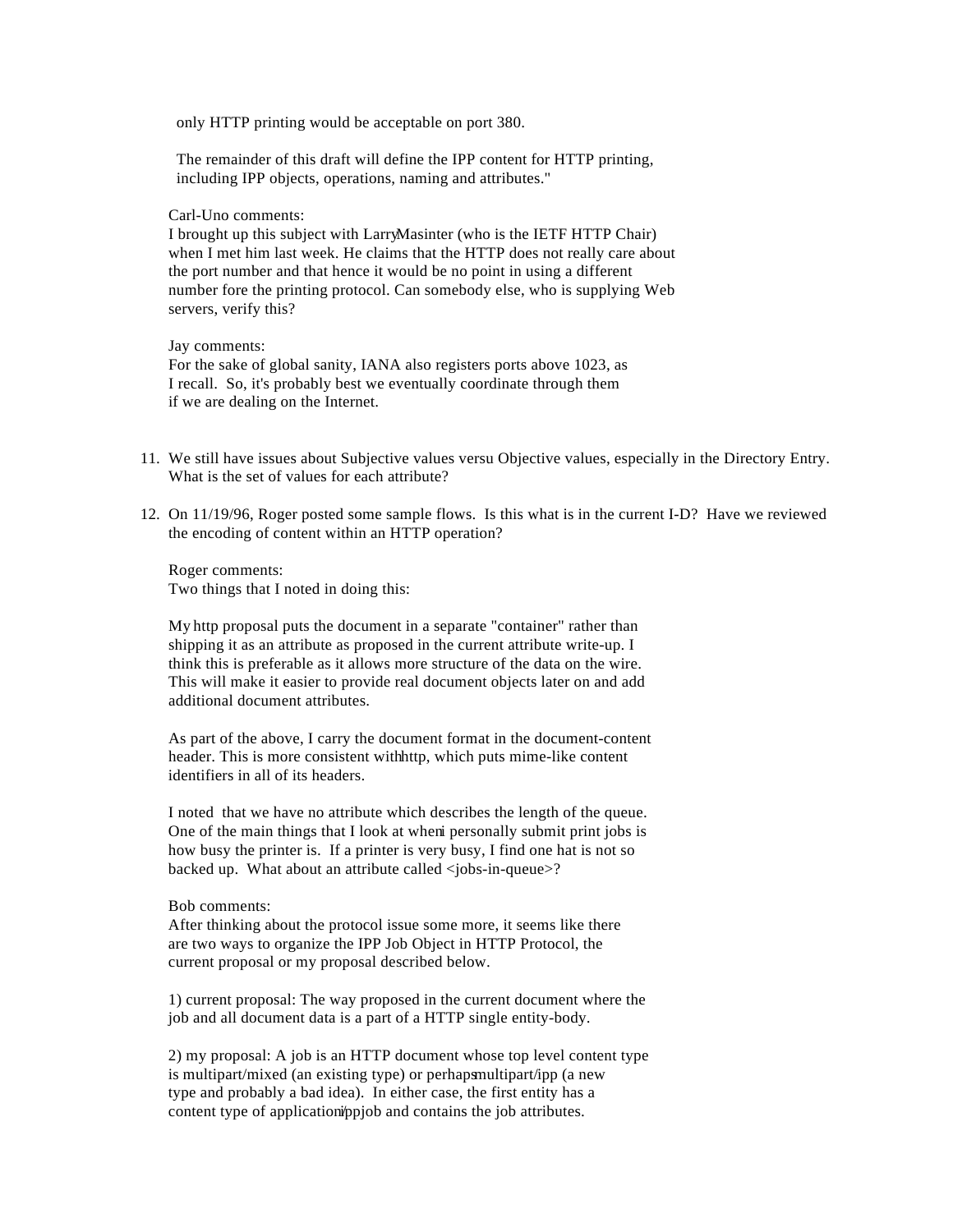Each remaining entity contains a document and they are all standard MIME types, such as application/PostScript or text/plain. Such a document could in the future become a multipart/ippdocument with a document attribute entity and a document content entity if a document has attribute overrides. The document data entity could also have a content-type of multipart/alternative (an existing type) if a client wanted to have several representations of a document, e.g. HTTP and PDF and a printer supported such.

The advantage of my proposal is that the document parts are conventional MIME documents which any software could read. Only the application/ippiob and application/ippdocument require special software to process.

#### Roger comment:

Bob, I am not familiar enough with the real operation of HTTP protocols to know whether your idea is a good one or not. I had thought that I could only send one enitity at a time, which would require leaving the connection open and turning the line around several times to complete transfer of the message when sending the document along with the print request. How would this affect performance? Obviously this is not a concern when pulling the document later.

What are the advantages of allowing "any" software to read the document data? Since I only apply the headers when sending the document to be printed I'm not sure what I gain? In my proposal, the document content itself still has a standard Mime type

#### 13. What are we using for Device Id?

# Jay's comments:

This issue/concept falls right into the same kind of discussion we recently conducted in the PWG regarding printer model identification, particularly with regard to supporting print job submission and job formatting (ie, PPD-like file support, etc).

Our experience tells us that users want to be able to view "real world" identification information, such as Make, Model and Type (although I'm not quite sure what "Type" would imply depending on the context).

The previous related discussion pointed out that an OID must be provided to unambiguously and succinctly define the specific printer model; within the Printer MIB context, this value is defined as the hrDeviceID object in the HR MIB. During the discussion someone questioned whether this was a workable solution, since the application would have to have knowledge of the OID mappings to determine the model type. Those of us who develop such application software explained that the OID approach was indeed a reasonable solution, citing the need for a clean, simple syntax that has both hierarchical potential and distributed administration within the name space. All of this is achieved via the standard SNMP SMI concept of the "Enterprises" tree.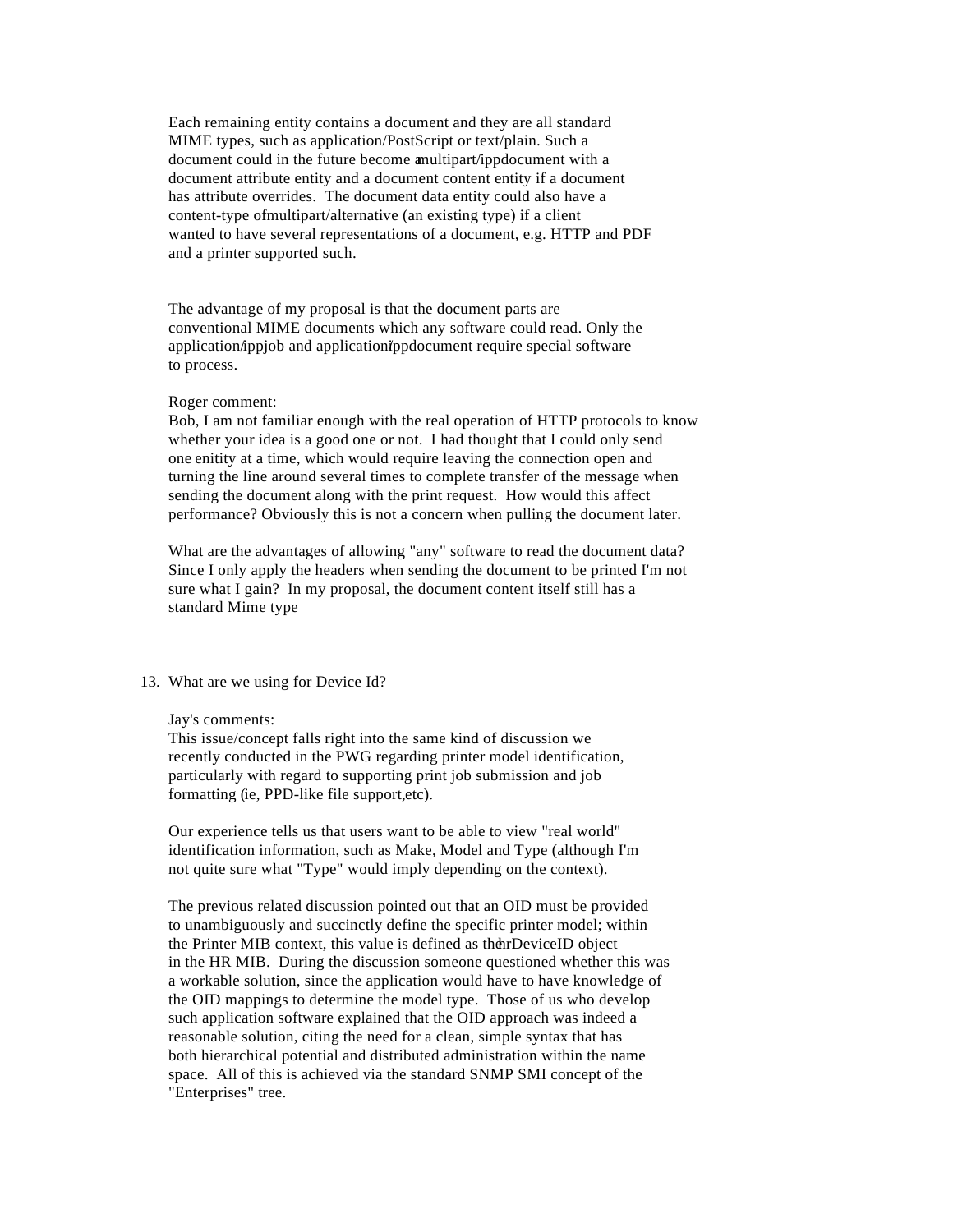If we use a P1284 Device ID for the IPP, will these same naming features exist? Can someone brief the PWG on the name space administration of the P1284 Device ID? For example, how would an app developer know which vendors have which products registered for which IDs?

- 14. What is the status of overlap with WEBDAV?
- 15. What is the current write up on printer-name vs. URL and job-identifier vs URL?
- 16. What is the current security story?
- 17. Have we resolved all of the number-up, embellishments issues?
- 18. Are we cleared up on the Job Retention time issues (cancel, etc.)?
- 19. What is the status of the shortest-job-first vs smallest-job-fisrt issue?
- 20. Do we agree with the proposal to have no attributes that have no values?
- 21. Was there a proposal to change the name of IPP due to other IPPs being found?
- 22. Questions from reviewers:
	- I don't see any references to fan-fold paper anywhere.
	- It appears there is currently no suppurt fo accounting. One can certainly argue that this is a function of security which you say will be addressed later.
	- How do you plan to support color calibration and other features like what is provided through PPD files?
	- I suspect that PostScript printing control (like spooling, status queries, etc.) are not supported as part of the PostScript Content-Type, right? It probably should be spelled out.

HTTP methods are case-sensitive (HTTP/1.1, Section 5.1.1); thus, your example needs updating

- Wouldn't it make more sense to define a content-type: application ippped in  $\mathbf{F}$ (or similar), so that the request would be a valid HTTP request? (The print request is then part of the entity).

- Have you considered the alternative of defining a new method, say, PRINT, with entity headers appropriate for the new task?

- 23. On 11/25/96 Roger posted an attribute summary. Has this been reviewed?
- 24. We need to clarify Job Templates. Who wants to write up a new summary? With examples?
- 25. Has anyone reviewed draft-mellquist-web-sys-01.txt? Tom suggests that there is some overlap with Managment and IPP/2.0?